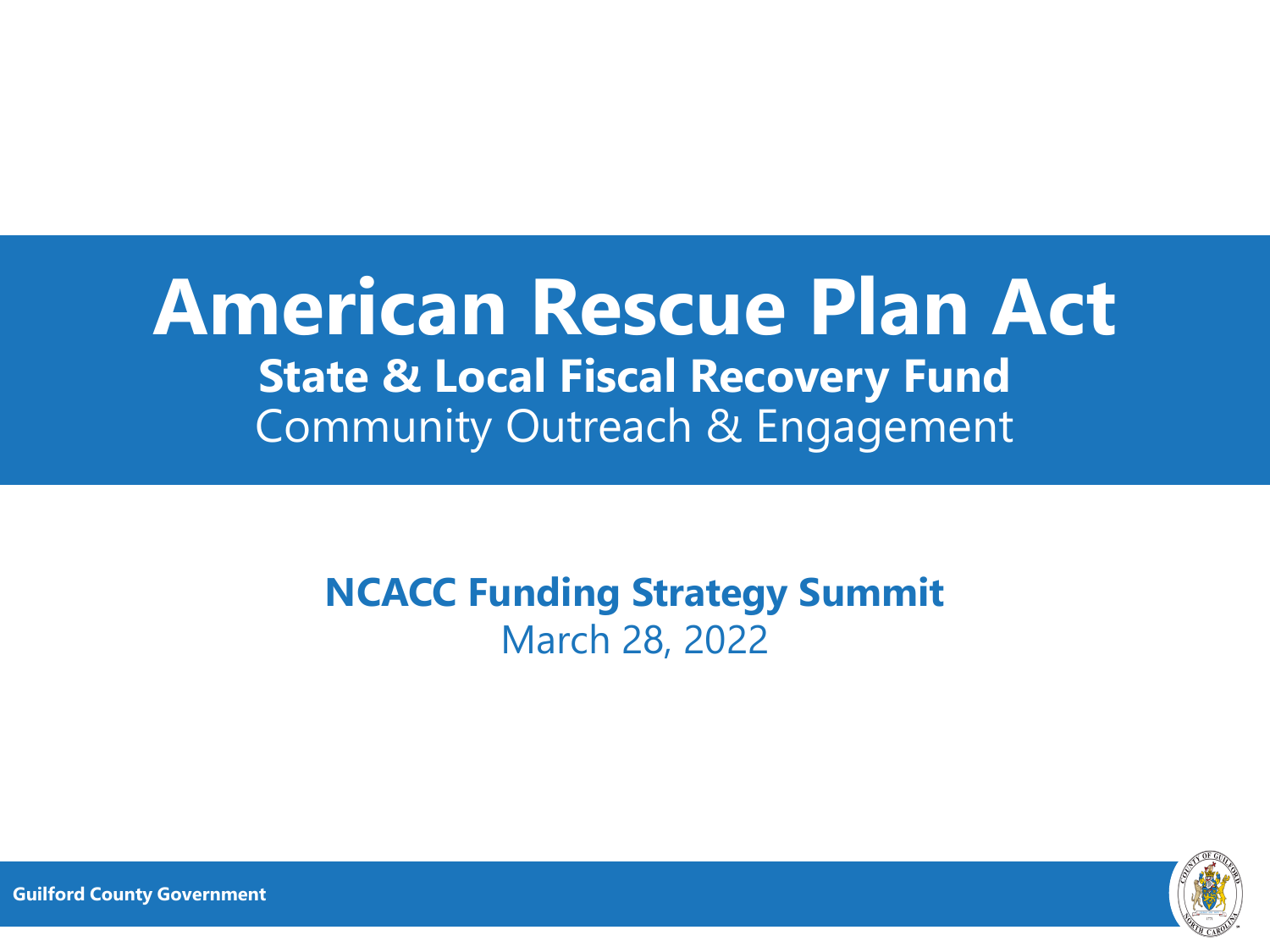#### **Funding Principles**

- **Center community voice** in decision-making
- **Honor County values** of equity/inclusion, accountability, service excellence, and transparency/communication
- **Build on foundation** of existing County and regional efforts
- **Maximize funding** by cross-mapping initiatives against more restrictive funding streams and State/Federal opportunities
- **Invest in best practices** by adding capacity, infrastructure, and expertise early
- **Focus on sustainability** with one-time uses or by establishing a path to sustainability

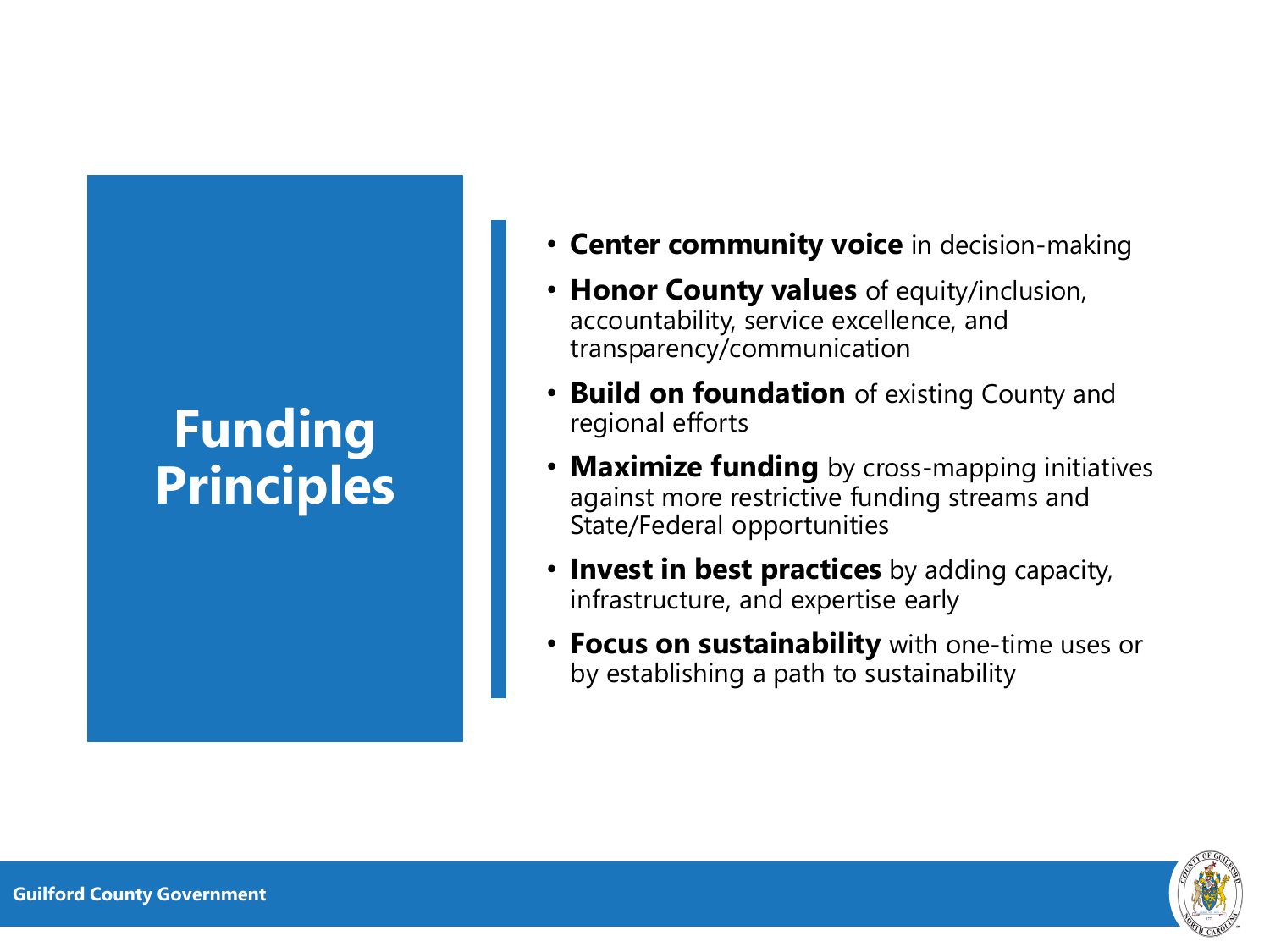#### **Engagement Efforts**



|--|--|

| 117. |  |
|------|--|
|      |  |

**COMMUNITY SURVEY** ETC INSTITUTE

**COMMUNITY CONVERSATION S & LISTENING SESSIONS**  PUBLIC **PARTICIPATION PARTNERS** 

**ECONOMIC ANALYSIS** EMSI BURNING **GLASS** 



**DIGITAL INCLUSION ANALYSIS**  GUIDEHOUSE & PUBLIC PARTICIPATION **PARTNERS**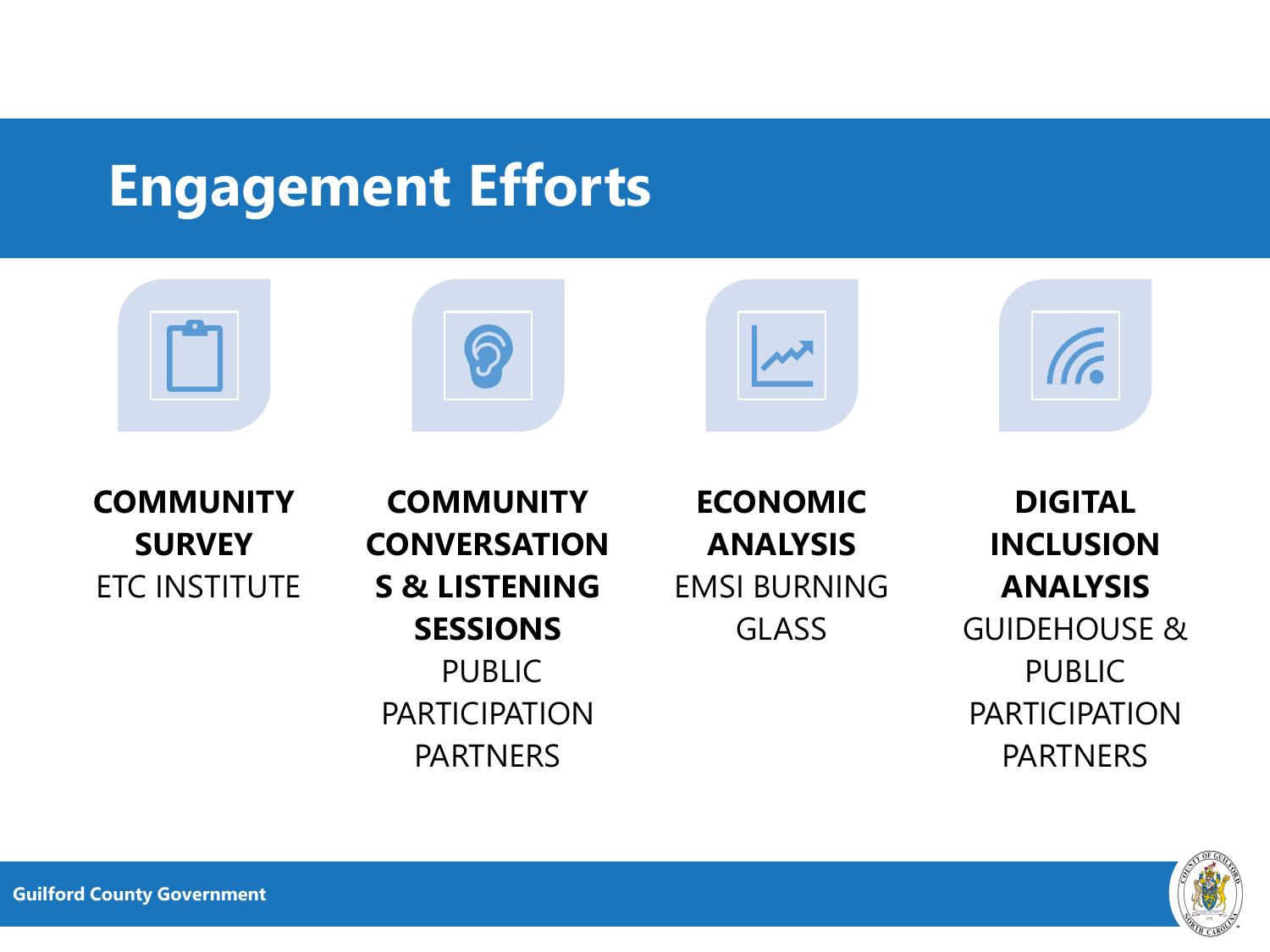### **Community Survey Findings**

#### **healthcare** & **education**

**25%** of respondents experienced **severe daily disruption** in 7 areas

**1 of 10** respondents accessed unemployment & food assistance

**3 out of 5** received local COVID-19 info. from TV

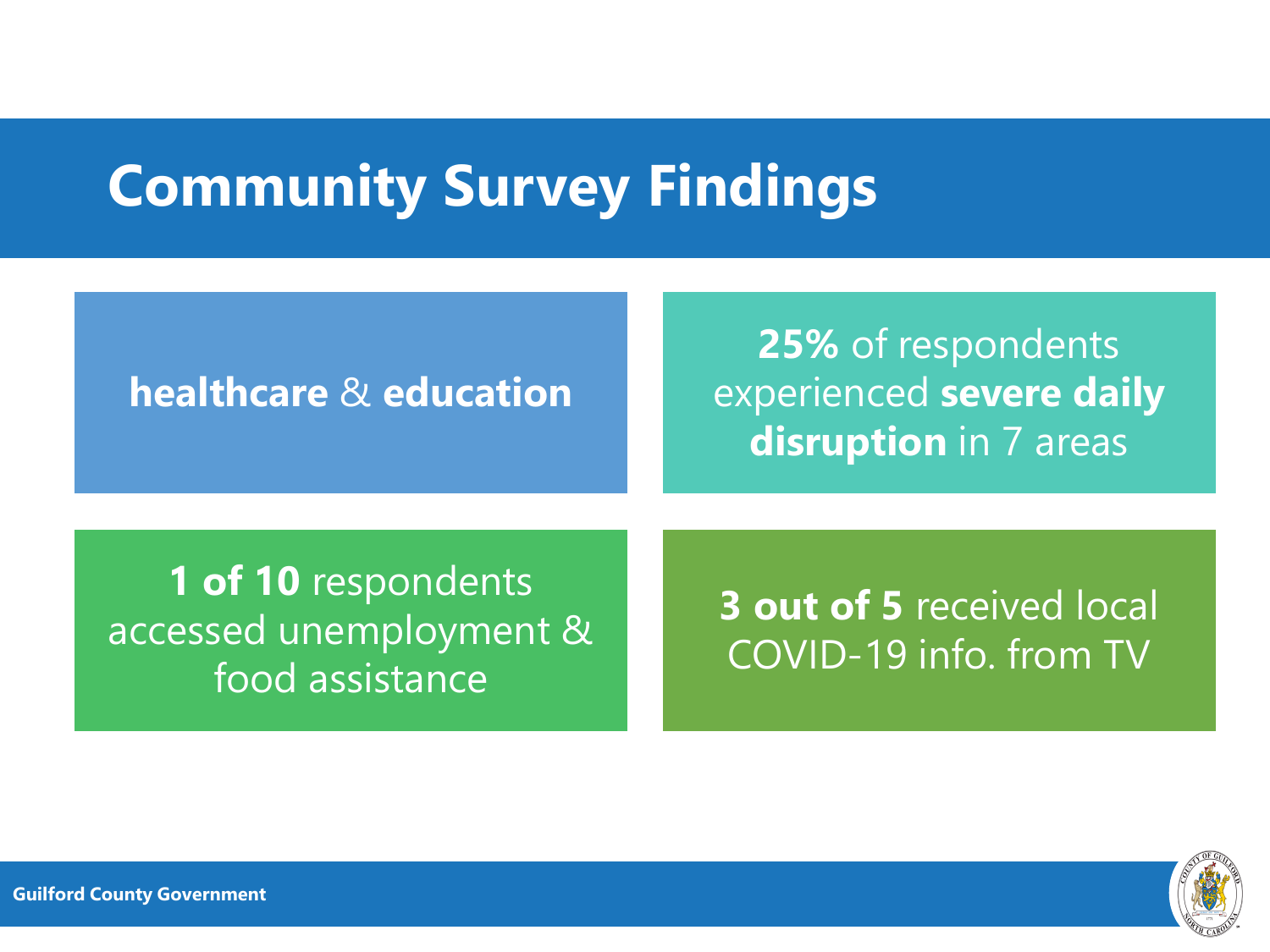### **Community Conversations**



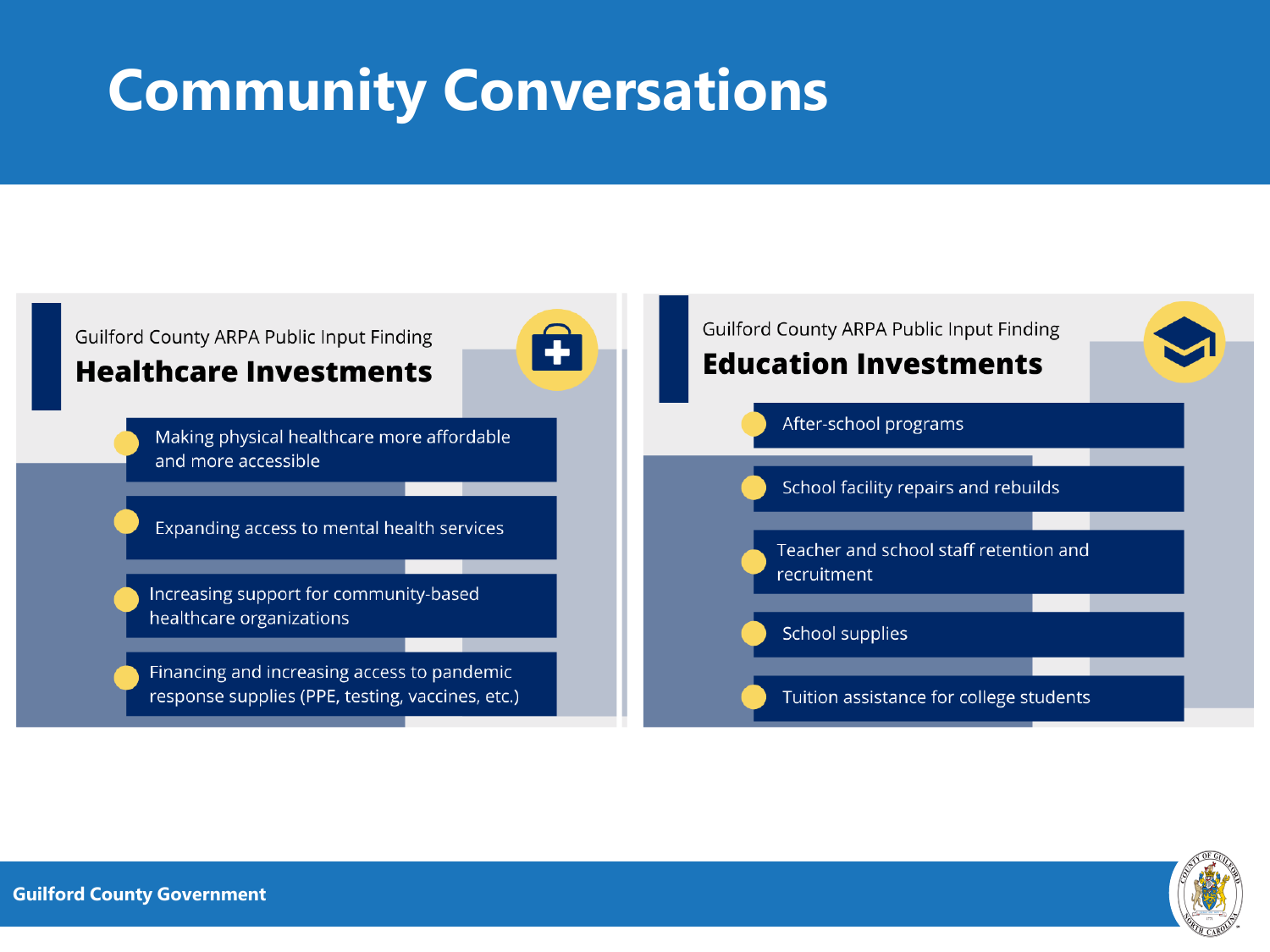### **Economic Analysis**

- Built on
	- 18 billion data points in Labor Market Info.
	- 100M+ Job Postings
	- 110M+ profiles and resumes
	- 30K Emsi open-sourced skills



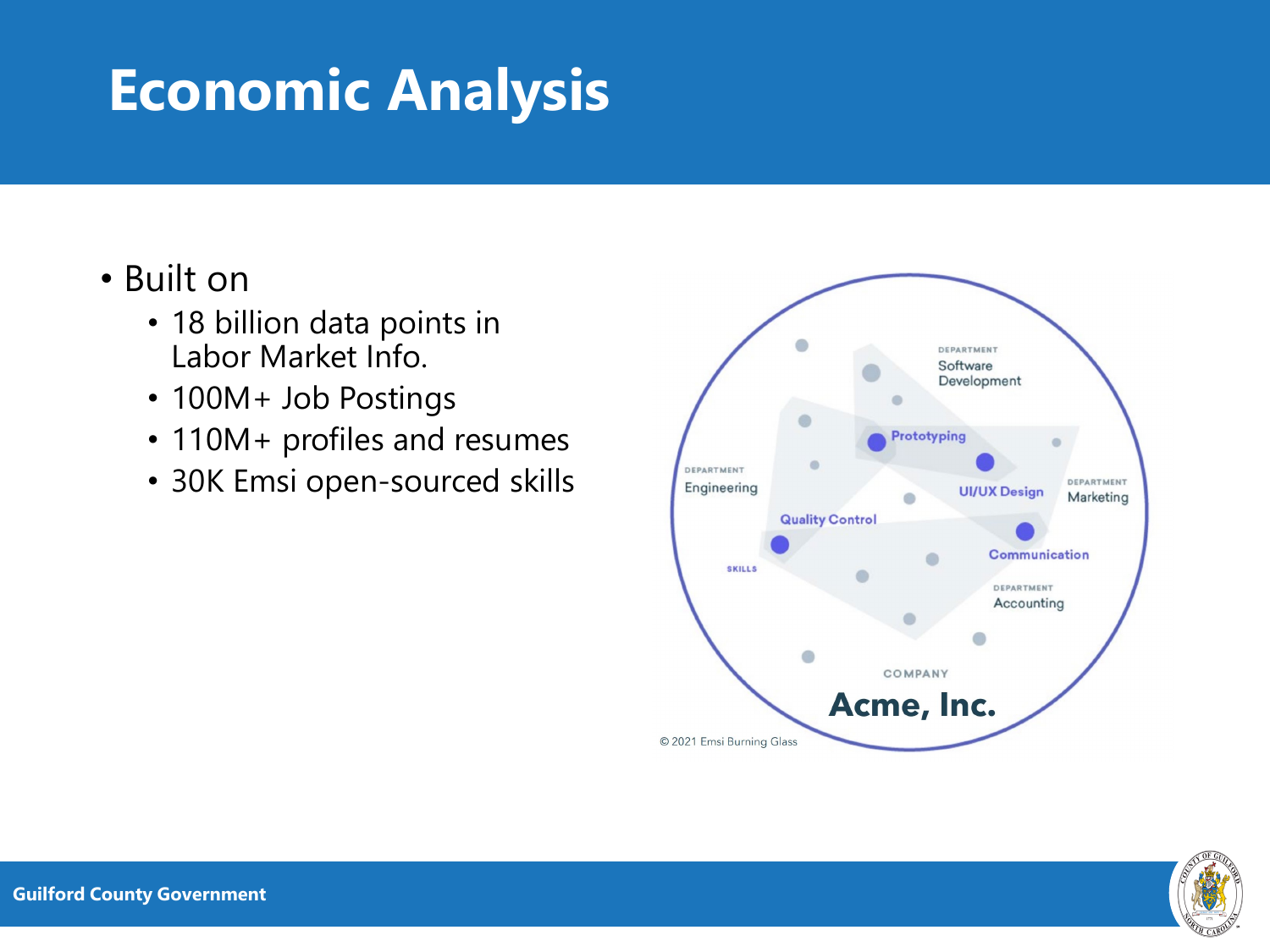### **Broadband Analysis**



Survey respondent

#### **Availability**

Is broadband available at an adequate speed necessary for work, school, etc.?

#### **Affordability**

Are the available broadband speeds at an affordable price point?

#### **Adoption**

Could households successfully use broadband if available and affordable?

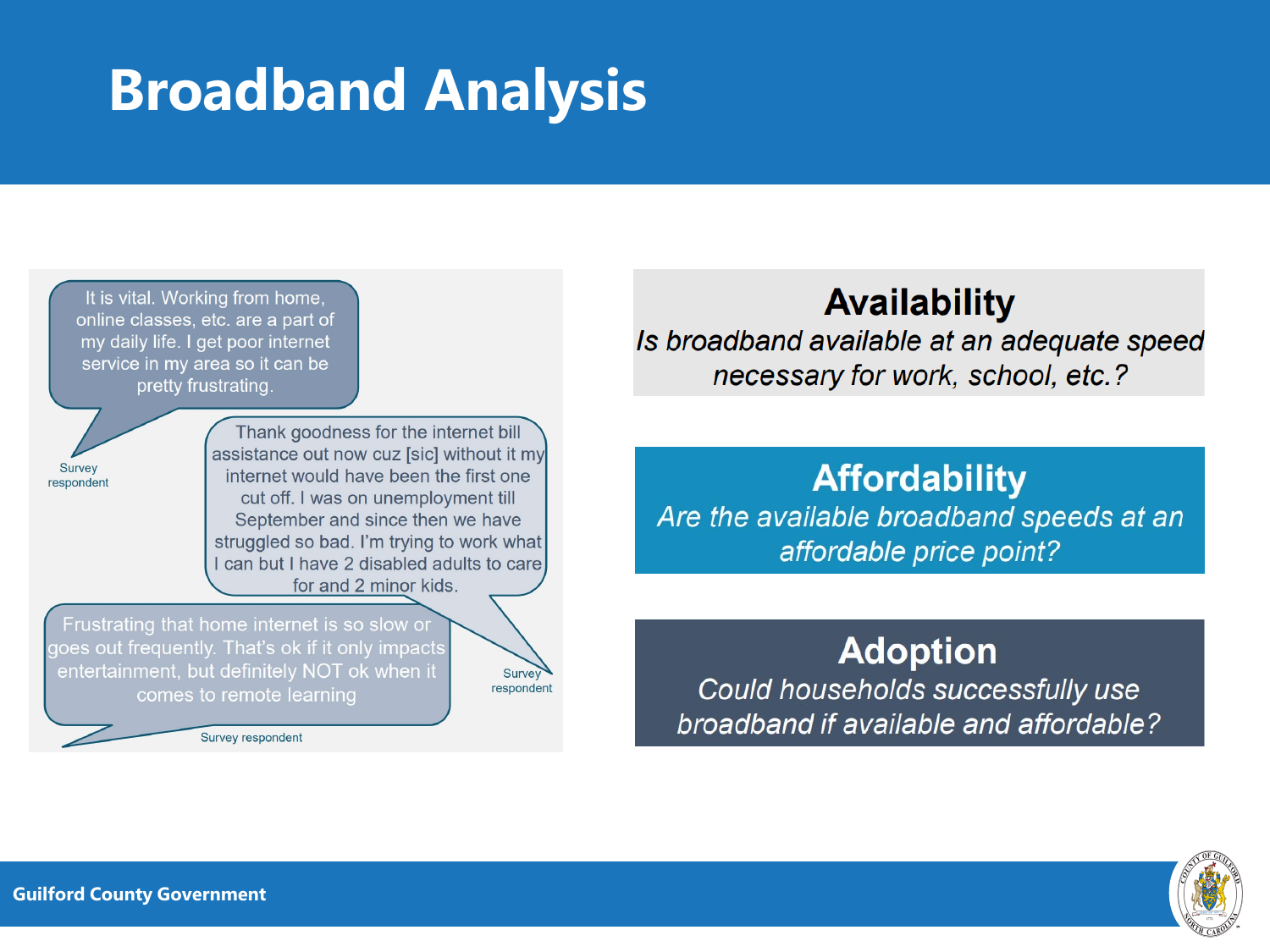

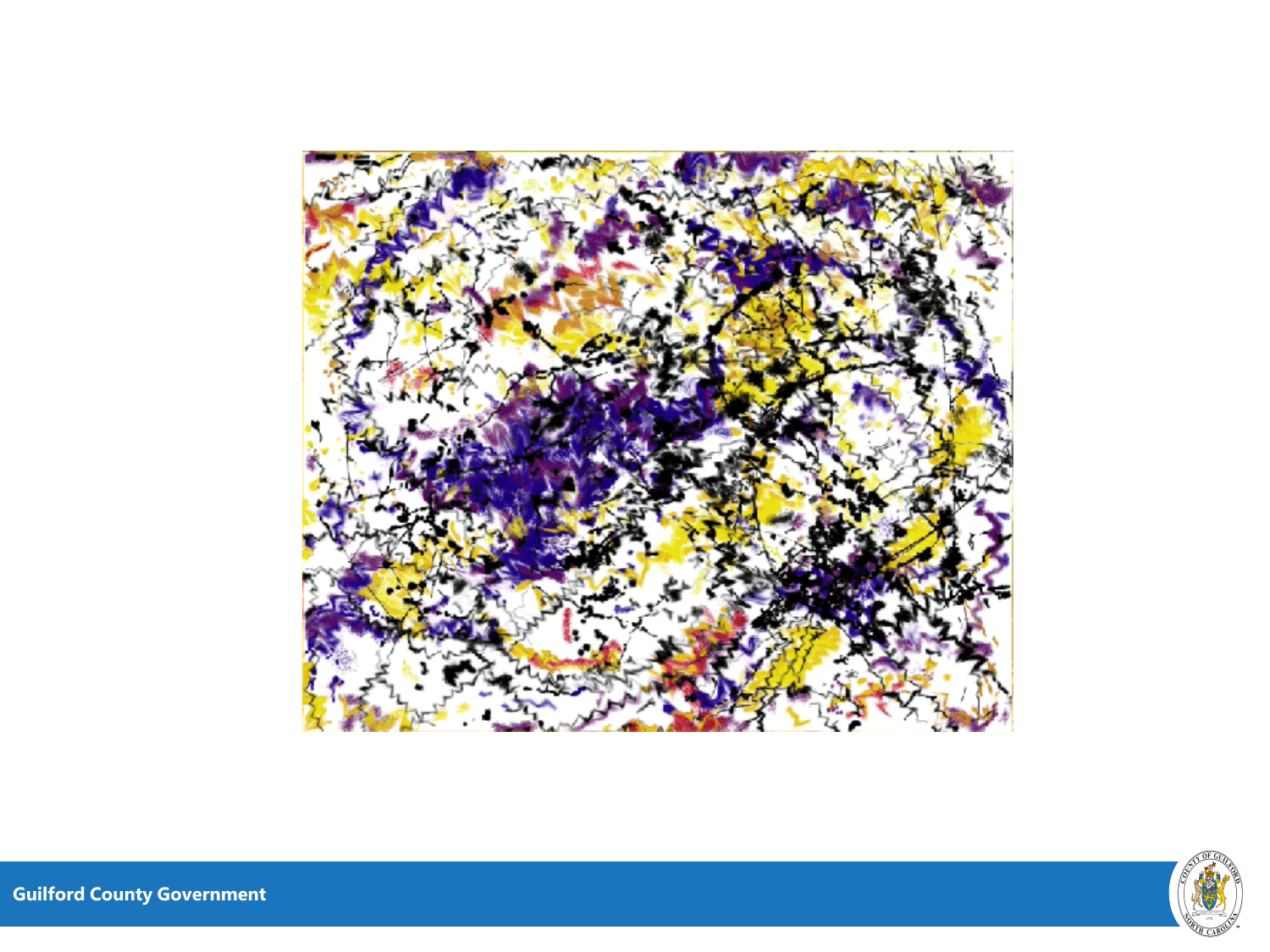## **75 Total Submissions Received**

# **Totaling about \$259M**